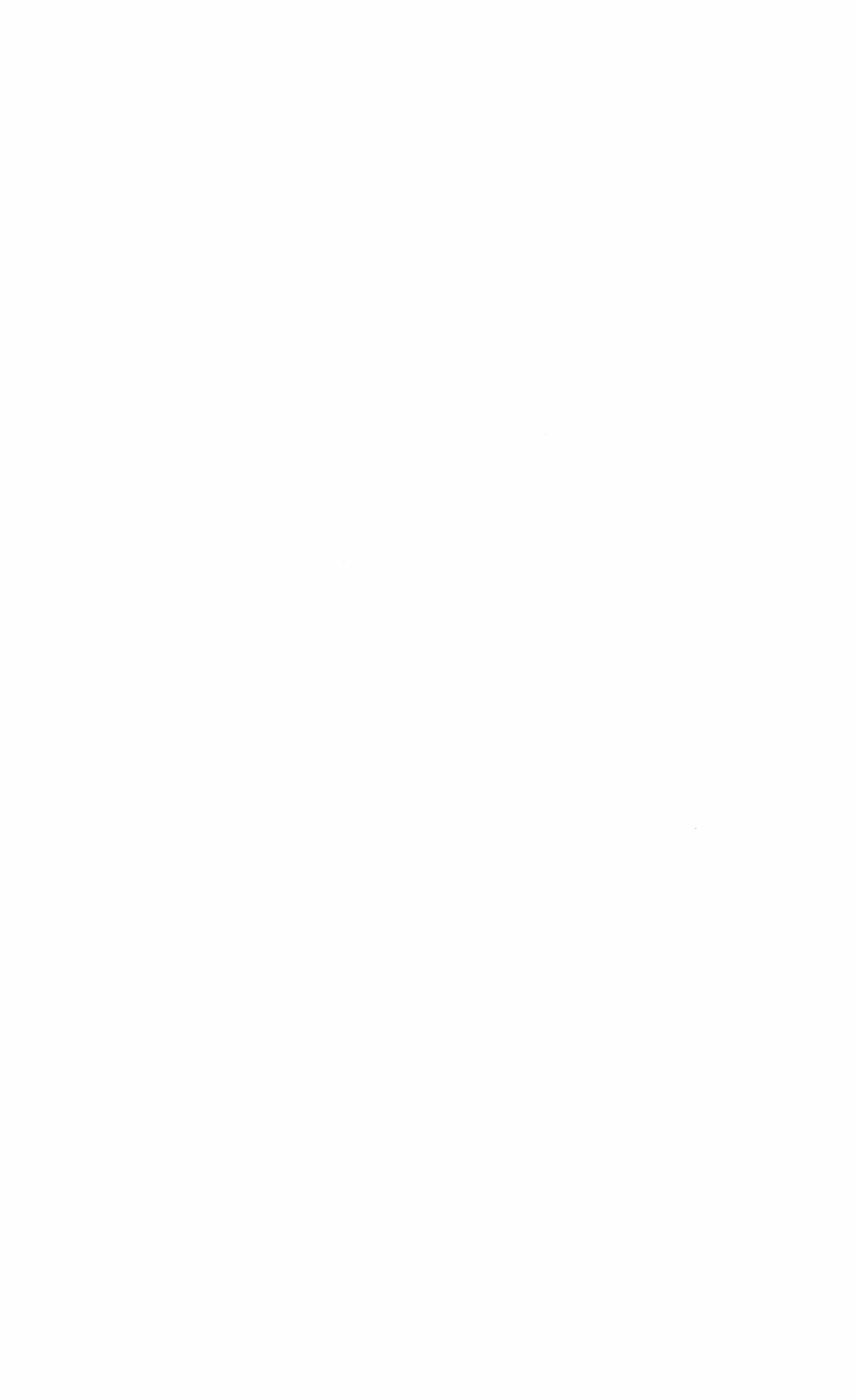| (104) Marketing Fund          |    | .OO          |
|-------------------------------|----|--------------|
| (222) E911 Fund               | \$ | 18,905.15    |
| (223) Self Insurance Fund     |    | .00          |
| (225) Courthouse Maintenance  |    | .00          |
| (226) Law Library             |    | 428.38       |
| (228) Fire Programs & EMS     | \$ | 1,632.25     |
| (229) Forfeited Asset Sharing | S  | 413.33       |
| (304) CDBG Grant Fund         |    | .00          |
| (305) Capital Projects Fund   |    | 19,060.60    |
| (401) County Debt Service     |    | .00          |
|                               |    |              |
| TOTAL                         |    | \$118,428.30 |

#### IN RE:

 $\begin{array}{|c|c|} \hline \quad \quad & \quad \quad \\ \hline \quad \quad & \quad \quad \\ \hline \quad \quad & \quad \quad \\ \hline \quad \quad & \quad \quad \\ \hline \quad \quad & \quad \quad \\ \hline \quad \quad & \quad \quad \\ \hline \quad \quad & \quad \quad \\ \hline \quad \quad & \quad \quad \\ \hline \quad \quad & \quad \quad \\ \hline \quad \quad & \quad \quad \\ \hline \quad \quad & \quad \quad \\ \hline \quad \quad & \quad \quad \\ \hline \quad \quad & \quad \quad \\ \hline \quad \quad & \quad \quad \\ \hline \quad \quad & \quad \quad \\ \hline \quad \quad & \quad \quad \\ \$ 

Mrs. Everett asked if any citizens were signed up to speak.

CITIZEN COMMENTS

The following addressed the Board:

## IN RE: SHERIFF'S DEPARTMENT - AUTHORIZATION TO HIRE **TWO (2) DISPATCHERS**

1. Sheriff Samuel H. Shands came forward stating his department had advertised, interviewed and had recommendations for the two (2) dispatcher positions, one (1) being a State position and the other a County position. He recommended Ms. Myrtie J. Massenburg for the State position and Ms. Peggy S. Briley for the County position.

Upon Motion of Mr. Clay, Seconded by Mr. Haraway, Mr. Moody, Mr. Bracey, Mr. Haraway, Mr. Clay, Mrs. Everett voting "Aye",

BE IT RESOLVED by the Board of Supervisors of Dinwiddie County, Virginia that authorization is granted for the Sheriff's Department to employ Ms. Myrtie J. Massenburg and Ms. Peggy S. Briley for the two (2) dispatcher positions [ one (1) State and one (1) County position] effective December 15, 1999.

#### IN RE: CITIZEN COMMENTS

2. Mrs. Anne Scarborough, Dinwiddie, Virginia, came forward to express her concerns regarding funds for projects; a down street sign which has not been reported by County employees who pass it daily; the past two (2) years of the Eastside School project; and her concerns regarding Northside School.

Mr. Long stated most of these items have been addressed in the past and some will be further addressed this evening. . ".

There being no additional citizens present wishing to address the Board, Mrs. Everett closed the citizen comments.

# IN RE: RESOLUTIONS OF RECOGNITION - AARON MAYES RICHARDSON - JACOB RYAN BOTTOMS - JOHN JAMES CREATH - EAGLE SCOUT

Mr. Long stated the we had received word that none'of the'young men Mr. Long stated the we had received word that none of the young n<br>would be able to attend tonight.

 $\mathfrak{g}_i$  ,  $\mathfrak{g}_i$  is a subsequently form  $\mathfrak{g}_i^*$ 

**PDECEMBER 1, 1999** 

BOOK 14 PAGE | 2 |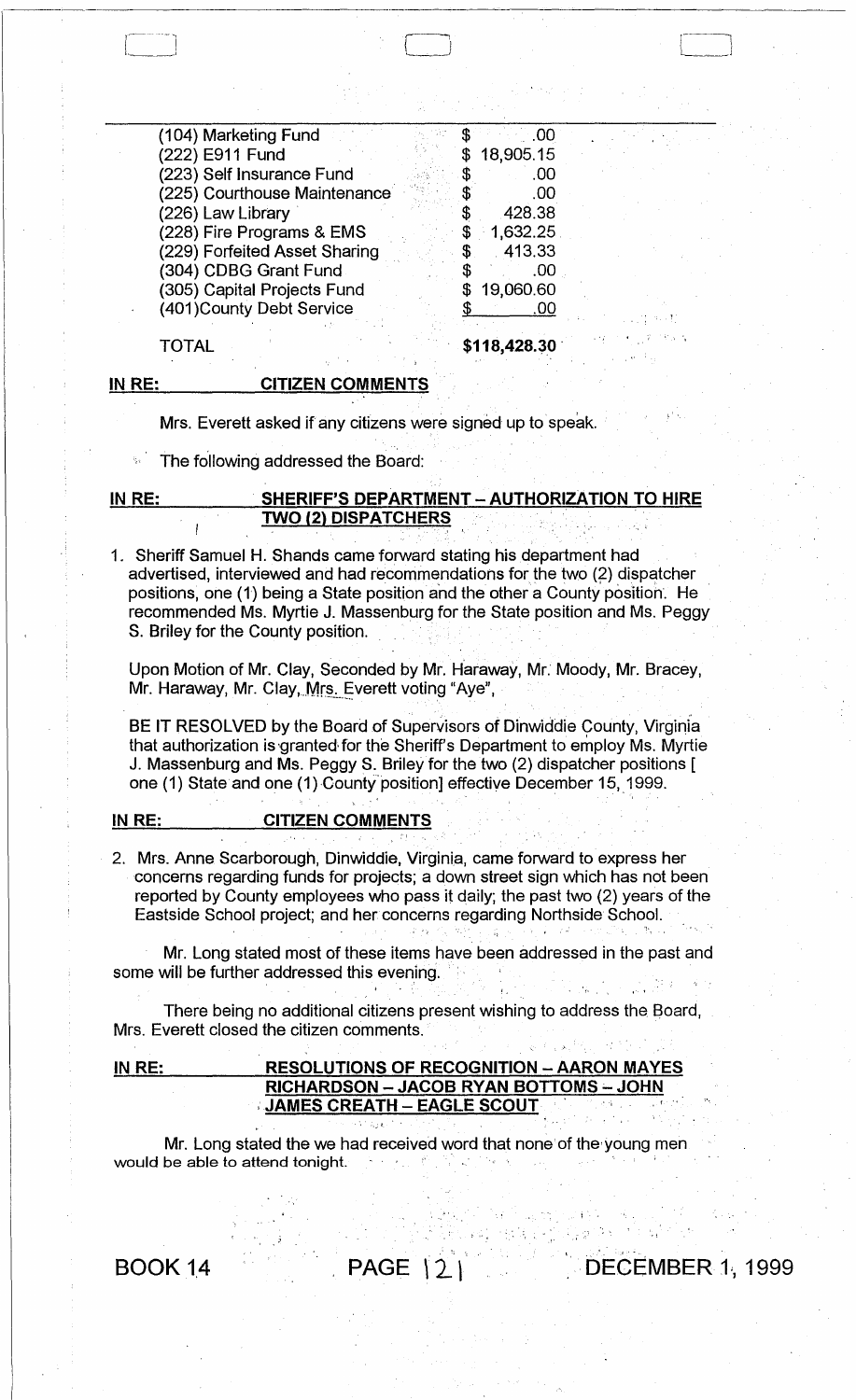The Assistant Scout Master for Scout Troop 185 stated the new Eagle Scouts could not be present because of work schedules and school, but he would be pleased to accept the plaques on their behalf.

Upon Motion of Mr. Bracey, Seconded by Mr. Moody, Mr. Moody, Mr. Bracey, Mr. Haraway, Mr. Clay, Mrs. Everett voting "Aye",

BE IT RESOLVED by the Board of Supervisors of Dinwiddie County. Virginia that the following three (3) Resolutions are hereby adopted:

esolution

of the BOARD OF SUPERVISORS of DINWIDDIE COUNTY, VIRGINIA

# IN RECOGNITION OF **JACOB RYAN BOTTOMS OBTAINING THE RANK OF EAGLE SCOUT**

**WHEREAS, Jacob Ryan Bottoms has completed the** requirements for and has been examined by an Eagle Scout Board of Review; and

**WHEREAS, the Scouts, Leaders, and Troop Committee** Members of Boy Scout Troop #185 have scheduled an Eagle Scout Court of Honor for January 8, 2000 at Trinity United Methodist Church, Church Road, Virginia; and

**WHEREAS, the Board of Supervisors would like to participate** in the recognition of Jacob Ryan Bottoms for his outstanding accomplishment of obtaining the rank of Eagle Scout and his acceptance of the Eagle Scout Challenge.

NOW, THEREFORE BE IT RESOLVED, that the Board of Supervisors of Dinwiddie County, Virginia, hereby recognizes Jacob Ryan Bottoms for his accomplishments, and

BE IT FURTHER RESOLVED, by the Board of Supervisors of Dinwiddie County, Virginia, that this resolution be presented to Jacob Ryan Bottoms at the January 8, 2000 Eagle Scout Court of Honor and a copy spread upon the minutes of this meeting.

**BOOK 14** 

PAGE | 2 | DECEMBER 1, 1999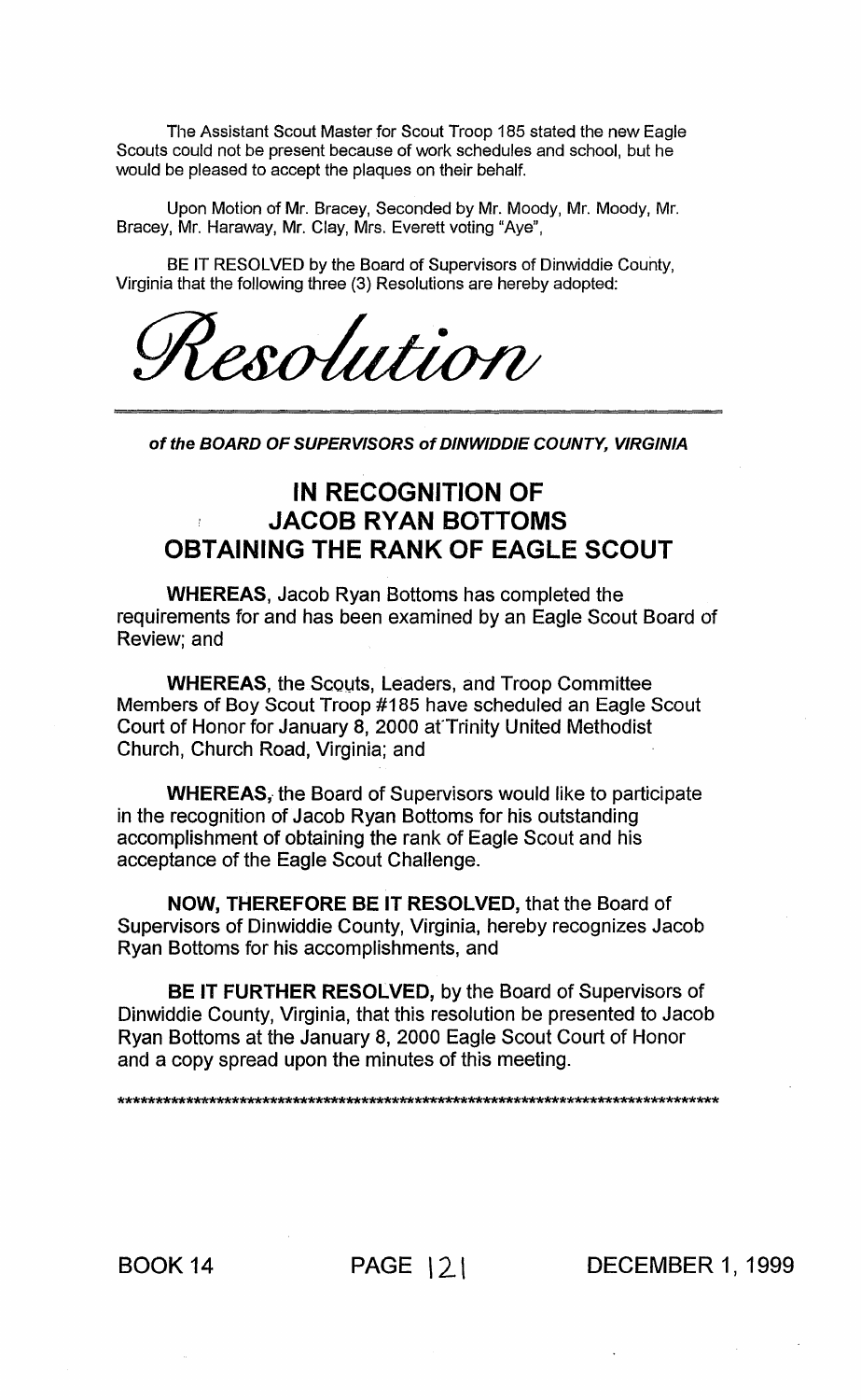Resolution

of the BOARD OF SUPERVISORS of DINWIDDIE COUNTY, VIRGINIA

# **IN RECOGNITION OF JOHN JAMES CREATH OBTAINING THE RANK OF EAGLE SCOUT**

**WHEREAS**, John James Creath has completed the requirements for and has been examined by an Eagle Scout Board of Review; and

**WHEREAS, the Scouts, Leaders, and Troop Committee** Members of Boy Scout Troop #185 have scheduled an Eagle Scout Court of Honor for January 8, 2000 at Trinity United Methodist Church, Church Road, Virginia; and

**WHEREAS, the Board of Supervisors would like to participate** in the recognition of John James Creath for his outstanding accomplishment of obtaining the rank of Eagle Scout and his acceptance of the Eagle Scout Challenge.

NOW, THEREFORE BE IT RESOLVED, that the Board of Supervisors of Dinwiddie County, Virginia, hereby recognizes John James Creath for his accomplishments, and

BE IT FURTHER RESOLVED, by the Board of Supervisors of Dinwiddie County, Virginia, that this resolution be presented to John James Creath at the January 8, 2000 Eagle Scout Court of Honor and a copy spread upon the minutes of this meeting.

Resolution

of the BOARD OF SUPERVISORS of DINWIDDIE COUNTY, VIRGINIA

**IN RECOGNITION OF AARON MAYES RICHARDSON OBTAINING THE RANK OF EAGLE SCOUT** 

BOOK 14

PAGE 122 DECEMBER 1, 1999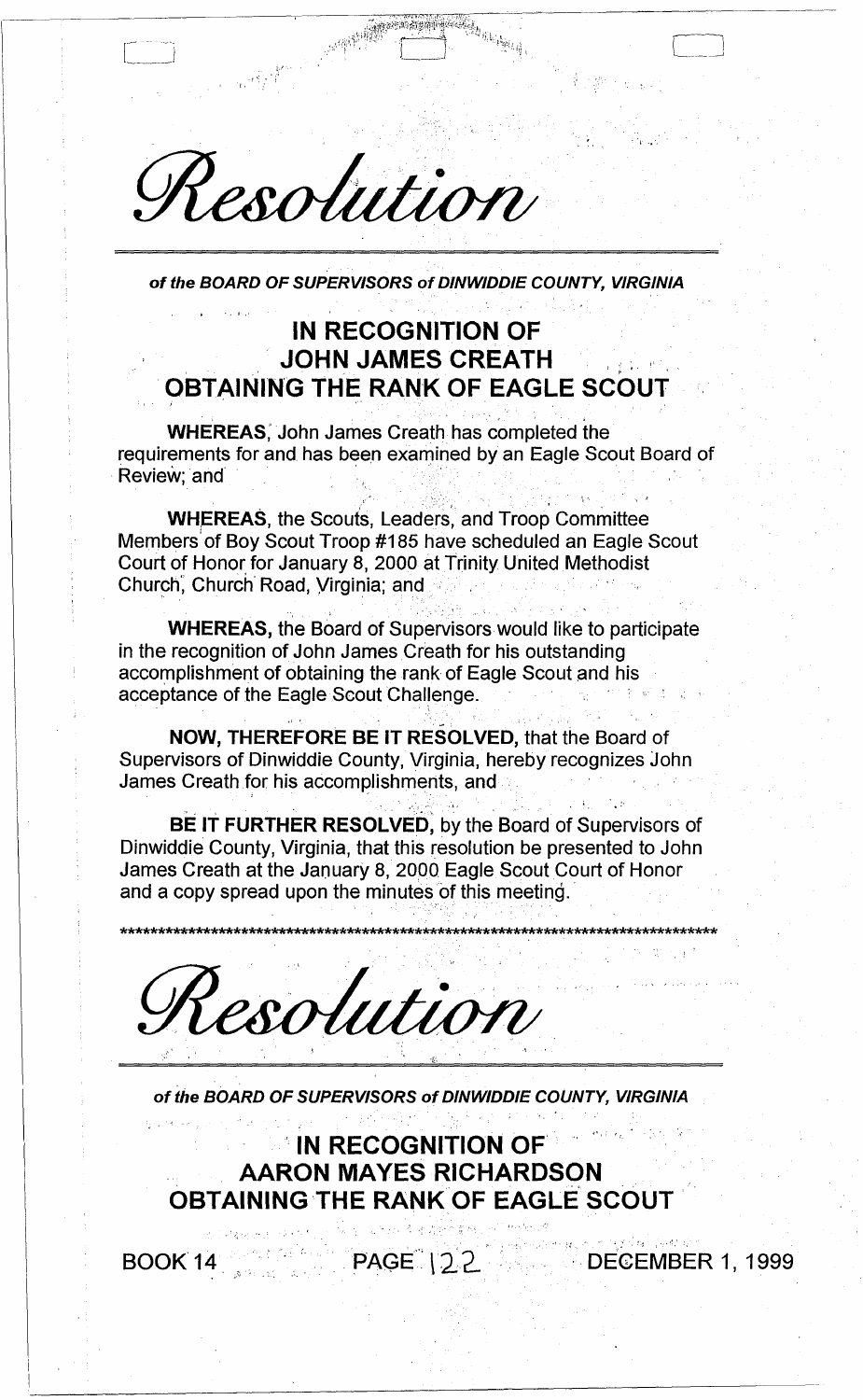WHEREAS, Aaron Mayes Richardson has completed the requirements for and has been examined by an Eagle Scout Board of Review; and

WHEREAS, the Scouts, Leaders, and Troop Committee Members of Boy Scout Troop #185 have scheduled an Eagle Scout Court of Honor for January 8, 2000 at Trinity United Methodist Church, Church Road, Virginia; and

WHEREAS, the Board of Supervisors would like to participate in the recognition of Aaron Mayes Richardson for his outstanding accomplishment of obtaining the rank of Eagle Scout and his acceptance of the Eagle Scout Challenge.

NOW, THEREFORE BE IT RESOLVED, that the Board of Supervisors of Dinwiddie County, Virginia, hereby recognizes Aaron Mayes Richardson for his accomplishments, and

BE IT FURTHER RESOLVED, by the Board of Supervisors of Dinwiddie County, Virginia, that this resolution be presented to Aaron Mayes Richardson at the January 8, 2000 Eagle Scout Court of Honor and a copy spread upon the minutes of this meeting.

## IN RE: SIX-YEAR SECONDARY ROAD CONSTRUCTION PLAN -PUBLIC HEARING

Mr. Ronald H. Reekes, Resident Engineer for the Virginia Department of Transportation, came forward to present the proposed Six-Year Plan. He gave a brief synopsis of the plan and provided copies for the citizens.

Mrs. Everett opened the Public Hearing for the Virginia Department of Transportation Six-Year Plan.

The following citizens came forward to speak:

- 1. Mrs. Jeri Orton, 26727 Perkins Road, Petersburg, Virginia, came forward to thank the Board and Highway Department for putting Halifax Road into the six-year plan.
- 2. Amy Hawkins Holt, 13719 White Oak Road, Church Road, Virginia, came forward presenting the Board with a letter/petition regarding a section of White Oak Road, State Route 613, from the intersection of State Route 627 and westward. The letter/petition stated this section is in need of upgrading.
- 3. Mr. John Loftis, 14316 White Oak Road, Church Road, Virginia, came forward expressing his concern regarding a curve on White Oak Road where one fatality has already occurred. He informed the Board of several dangerous curves, Route 610 - South of Route 622 and provided them with pictures of these areas. He asked if he could get blacktop on White Oak Road rather than tar and gravel.

Mr. Reekes stated it might qualify for plant mix.

I

BOOK 14 PAGE 122. DECEMBER 1, 1999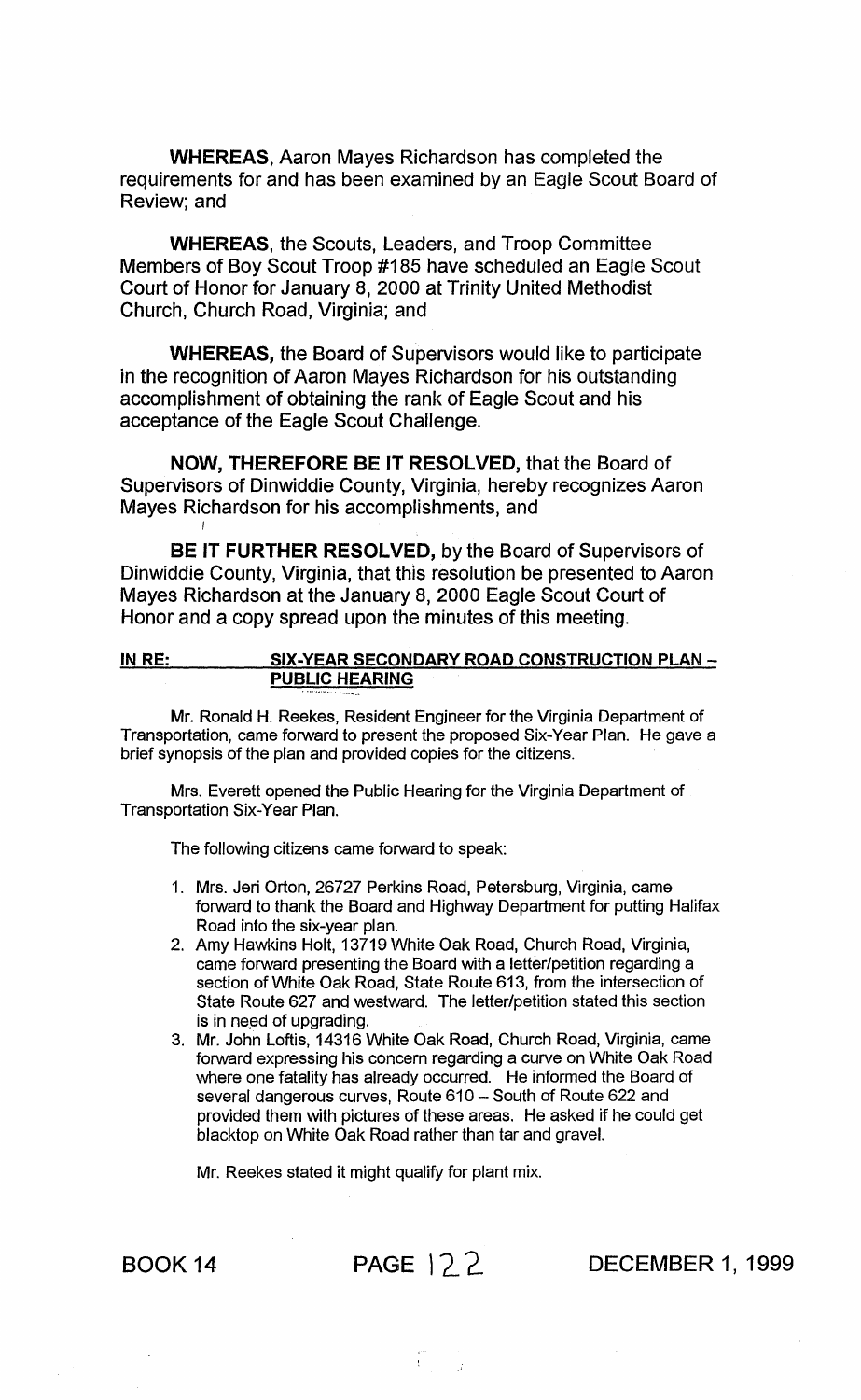He also voiced concern regarding limbs, which needed to be removed on Branches Road and Route 613.

**, ;** 

. .~ ... , .

There being no other citizens wishing to speak on the Six-Year Secondary Road Construction Plan, Mrs. Everett closed the Public Hearing at 8:00 P.M.

, . . .

Upon Motion of Mr. Clay, Seconded by Mr. Bracey, Mr. Moody, Mr. Bracey, Mr. Haraway, Mr. Clay, Mrs. Everett voting "Aye", the following Resolution was adopted:

I'e

WHEREAS in accordance with Section 33.1-70.01 of the Code of Virginia, 1950 as amended, the Board of Supervisors of the County of Dinwiddie jointly' held a public hearing with representatives of the Virginia Department of Transportation; and

WHEREAS the purpose of the public hearing was to receive comments from interested citizens concerning the Six-Year Plan for secondary roads construction for Dinwiddie County for FY 2000-01 through FY 2005-2006: and WHEREAS the purpose of the public hearing was to receive comments<br>from interested citizens concerning the Six-Year Plan for secondary roads<br>construction for Dinwiddie County for FY 2000-01 through FY 2005-2006; and<br>WHEREA

WHEREAS the public hearing was held at 7:30 P.M. on the 1<sup>st</sup> day of  $\sim$  ,  $\sim$ 

NOW THEREFORE, BE IT RESOLVED by the Board of Supervisors of the Dinwiddie County, Virginia that they officially adopt the FY 2000-2001 through FY 2005-2006 fiscal budget for the Six-Year Plan for Secondary Systems Construction Program for Dinwiddie County as presented this date.

### IN RE: PARKS & RECREATION - UPDATE ON EASTSIDE **ELEMENTARY SCHOOL PROJECT.**

Mr. Timothy C. Smith, Director of Parks & Recreation, came forward providing the Board with an update on the Eastside Elementary School Project. Mr. Smith requested the Board's authorization to write up the specifications to proceed with the demolition and to try and obtain some quotes to back up their estimates.

There was discussion regarding the costs of the following items: electrical, plumbing, demolition, removal of the boiler and heating radiators, and the phases I, II, and III. Mr. Smith and Mr. Faison indicated that they felt Eastside School was a structurally sound building. Following the discussion it was decided that Mr. Smith needed to gather figures and report back to the Board at the December 15<sup>th</sup> meeting. Mr. Haraway also requested an update in writing of what had occurred since January 1999 on this project.

Mrs. Anne Scarborough stated she wanted to see something done with Eastside but she in no way intended the County to spend millions of taxpayers dollars to have a place for the seniors. She requested a stick drawing of the<br>plan.

. The contribution of the contribution of the contribution of the contribution of the contribution of the contribution of the contribution of the contribution of the contribution of the contribution of the contribution of

Mr. Long stated we would have all of that up-front at the next meeting because to the best of his knowledge it had already been completed.

# IN RE: ADOPTION OF 2000-01 BUDGET CALENDAR

Mr. Long stated he had included in the Board's packets a tentative 2000- 01 Budget Calen'dar. He asked for the Board's authorization to adopt this calendar.

 $\bullet$  . The set of  $\{x_1, x_2, \ldots, x_n\}$  , we have the set of  $\{x_1, x_2, \ldots, x_n\}$ 

BOOK 14 PAGE 123 DECEMBER 1, 1999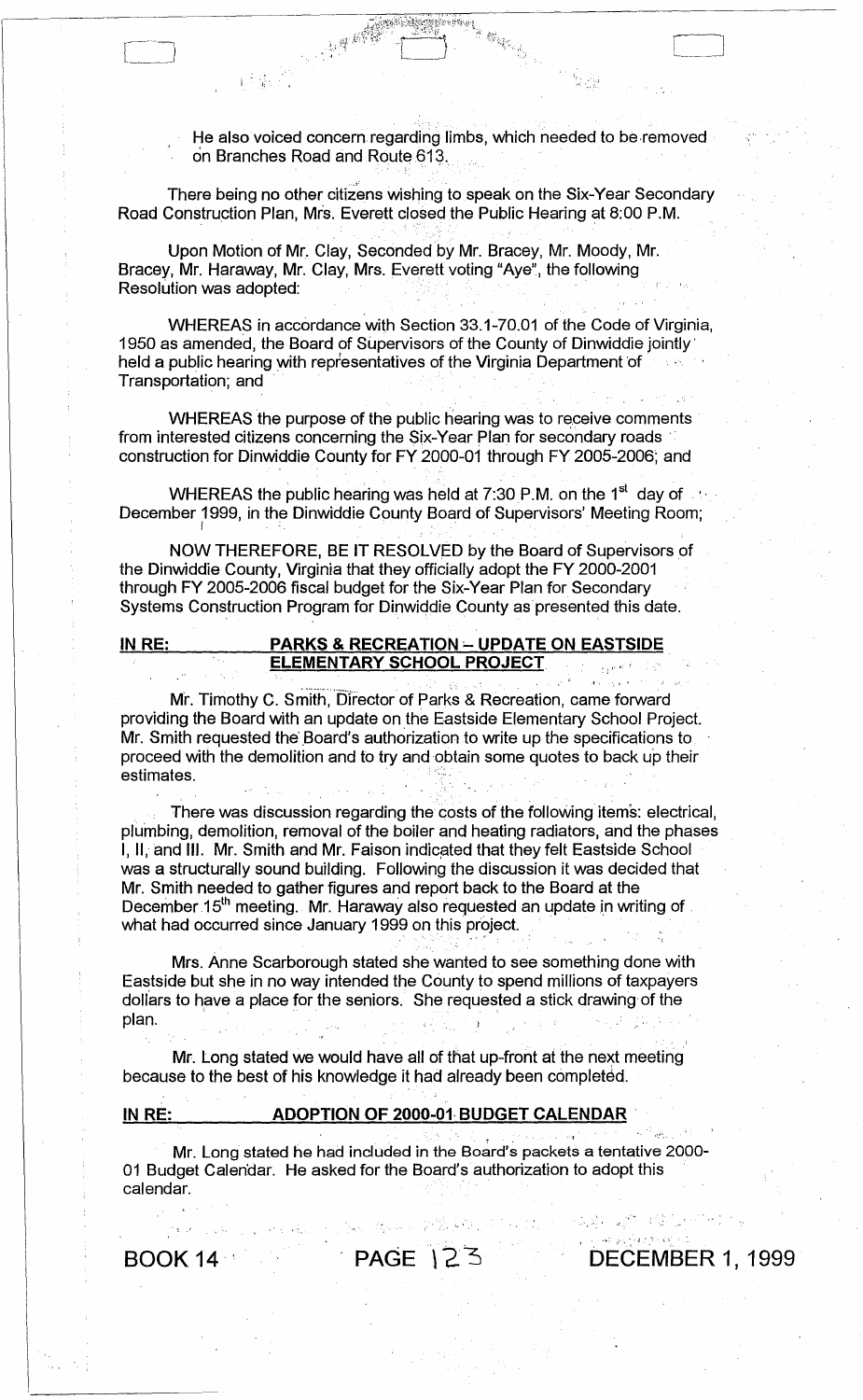| NOVEMBER 29                             | <b>BUDGET MATERIALS DISTRIBUTED TO AGENCIES AND DEPARTMENTS</b>                                                  |
|-----------------------------------------|------------------------------------------------------------------------------------------------------------------|
| <b>DECEMBER 29</b><br>WEEK OF JANUARY 3 | AGENCIES/DEPARTMENTS SUBMIT BUDGET REQUESTS<br>2000 VALUE ESTIMATES SUBMITTED BY THE COMMISSIONER OF THE REVENUE |
| WEEK OF JANUARY 24                      | PROPOSED BUDGET SUBMITTED TO THE BOARD OF SUPERVISORS                                                            |
| <b>MONTH OF FEBRUARY</b>                | BOARD OF SUPERVISORS BUDGET WORK SESSIONS                                                                        |
| <b>MARCH 15</b>                         | <b>BUDGET PUBLIC HEARING</b>                                                                                     |
| APRIL 5                                 | ADOPTION OF BUDGET                                                                                               |

Upon Motion of Mr. Haraway, Seconded by Mr. Moody, Mr. Moody, Mr. Bracey, Mr. Haraway, Mr. Clay voting "Aye", Mrs. Everett "Abstaining",

BE IT RESOLVED by the Board of Supervisors of Dinwiddie County, Virginia that the above 2000-01 Budget Calendar is hereby adopted and approved.

## IN RE: DINWIDDIE ELEMENTARY RENOVATION --JOINT MEETING WITH DINWIDDIE COUNTY SCHOOL BOARD

Mr. long stated that he had spoken with Mrs. Troilen Seward, Superintendent of Schools regarding a joint meeting to discuss the outcome of the bids on the Dinwiddie Elementary School Renovation Project. As was previously reported the bids came in 10% over budget and he understood that they were currently negotiating with the low bidder. Mr. long recommended a joint meeting with the School Board on December  $8^{th}$  at 5:00 P.M. to discuss this project. He stated he had requested that Mr. Jim Hutchinson meet with Mr. Donald W. Faison to discuss where cuts may be made to meet budget.

Upon Motion of Mr. Haraway, Seconded by Mr. Clay, Mr. Moody, Mr. Bracey, Mr. Haraway, Mr. Clay, Mrs. Everett voting "Aye",

BE IT RESOLVED by the Board of Supervisors of Dinwiddie County, Virginia that authorization is granted for the County Administrator to coordinate a joint meeting between the Dinwiddie County School Board and the Board of Supervisors to discuss the Dinwiddie Elementary School Renovation Project on December 8, 1999 at 5:00 P.M.

Mrs. Anne Scarborough asked if this would be an open meeting.

Mr. Long stated this would be an open meeting.

#### IN RE: DATE FOR BOARD MEMBERS TO BE SWORN IN

Mrs. Wendy Weber Ralph, Assistant County Administrator, asked if the Board would like for her to arrange for Mrs. Annie lee Williams, Clerk of the Court, to be present at the December 15, 1999 meeting to swear them in.

The Board stated they would like to have her contact Mrs. Williams and set this up.

| IN RE:        | <b>BOARD MEMBER COMMENTS</b> |
|---------------|------------------------------|
| Mr. Clay $-$  | No comments.                 |
| Mr. Bracey -- | No comments.                 |
| Mr. Moody--   | No comments.                 |
|               |                              |

BOOK 14 PAGE 12.3 DECEMBER 1, 1999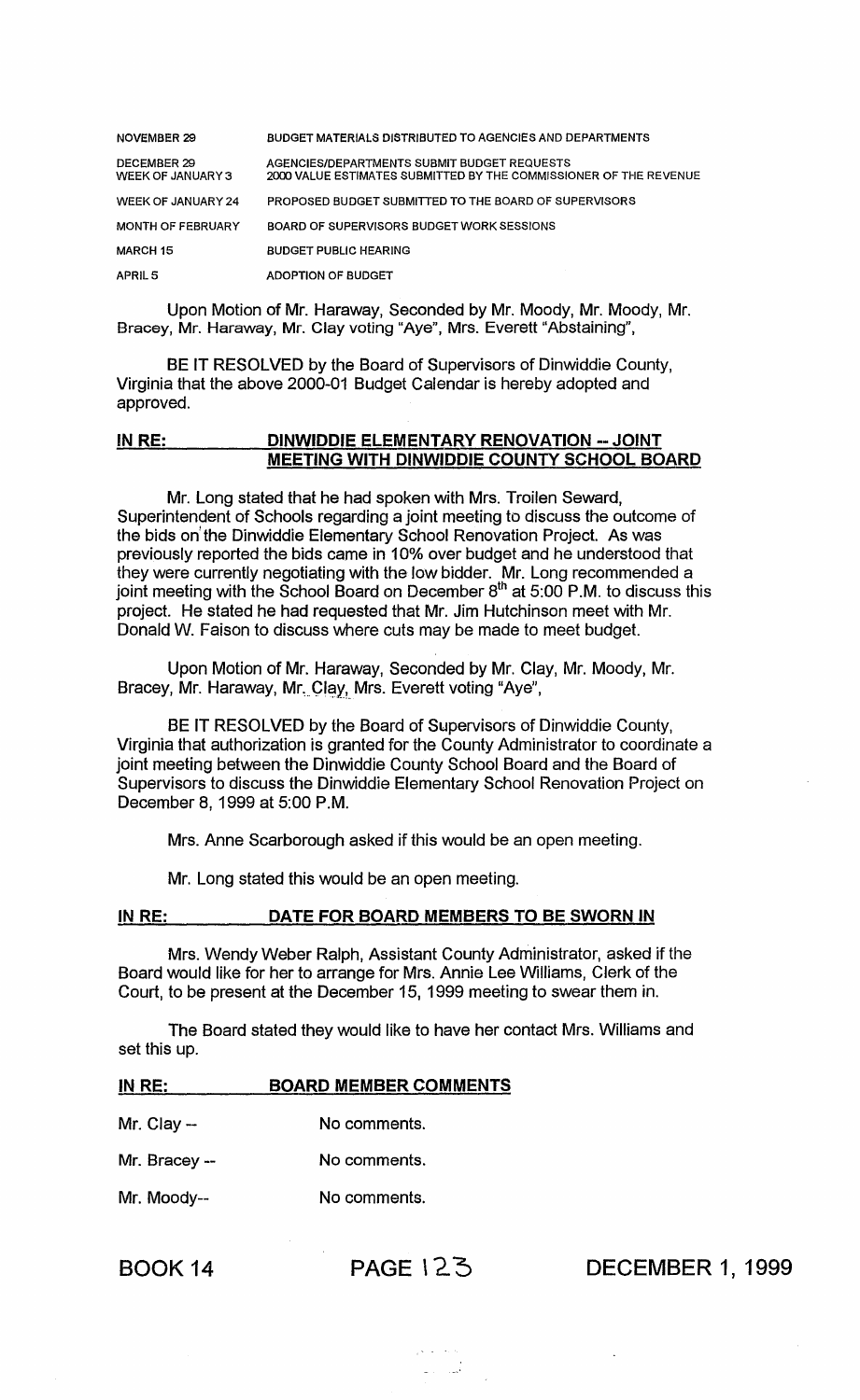Mr. Haraway-- No comments.

,~ "

Mrs. Everett -- She thanked the Board for their support at the Crater Planning District Annual Meeting on November 30<sup>th</sup>. She stated it was good to see so many there.

LJ

## IN RE: BOARD MEMBER COMMENTS - RESOLUTION REQUEST - MRS. MARY ABERNATHY

;~ ,

Mrs. Everett asked if the Board remembered when she brought to them a request from Mrs. Mary Abernathy to accept the Liberty Bell that her husband created in honor of the bi-centennial celebration in 1976. Mrs. Abernathy has delivered the Bell to the County and it is going to be placed in the display cabinet until such time as the County has a museum. She requested the Board's approval to draft a Resolution in appreciation for and acceptance of the Abernathy Bell. She would like to have this Resolution presented at the December 15<sup>th</sup> meeting.

Upon Motion of Mr. Haraway, Seconded by Mr. Clay, Mr. Moody, Mr. Bracey, Mr. Haraway, Mr: Clay, Mrs. Everett voting "Aye",

BE IT RESOLVED by the Board of Supervisors of Dinwiddie County, Virginia that authorization is granted for Administration to draft a Resolution to be presented to Mrs. Mary Abernathy at the December 15<sup>th</sup> meeting.

# IN RE: CLOSED SESSION

Mr. Clay moved that the Board now move into a closed meeting to discuss matters' exempt from the open meeting requirements of the Virginia Freedom of Information Act:

1. The purpose of the closed meeting is to discuss subject matters identified as Personnel. Matters to include Waste Management; Data Processing; and Public Safety.

Personnel Matters, Section 2.1-344A.1 of the Code of Virginia, (candidates for employment OR the assignment, appointment, promotion, performance, demotion, discipline, salaries, compensation, resignation of sonnel. Matters to Include Waste Management; Data Processing; a<br>plic Safety.<br>Personnel Matters, Section 2.1- 344A.1 of the Code of Virginia,<br>(candidates for employment OR the assignment, appointment, prom<br>performance, demo

Mr. Haraway Seconded the motion. Mr. Moody, Mr. Bracey, Mr. Haraway, Mr. Ciay, Mrs. Everett voting "Aye" the Board moved into the Closed Meeting at  $8:45$  P.M.

A vote having been made and approved the meeting reconvened into Open Session at 9:20 P.M.

#### IN RE: CERTIFICATION

Whereas, this Board convened in a closed meeting on this date pursuant, to an affirmative recorded vote in accordance with the Virginia Freedom of Information Act; and '

Whereas, Section 2.1-344.1 of the Code of Virginia requires a certification by the board that such closed meeting was conducted in conformity with Virginia law;

, . ~ ;

1 •• • • •

BOOK 14 **PAGE 12.4** DECEMBER 1, 1999